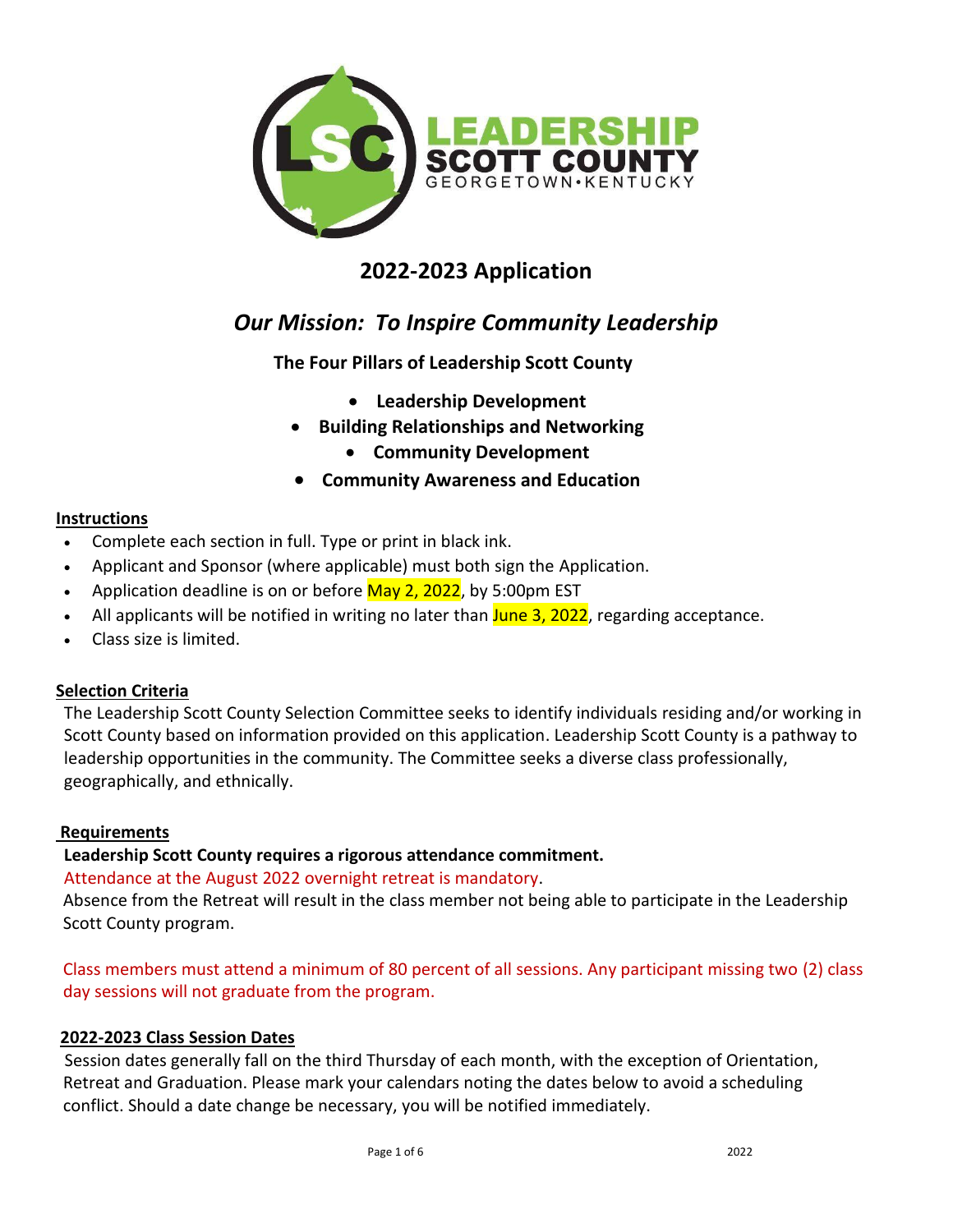## **Program Schedule**

| <b>August 4, 2022</b>    | Orientation              | <b>January 19, 2023</b> | <b>Session 5</b> |
|--------------------------|--------------------------|-------------------------|------------------|
| August 25 & 26, 2022     | <b>Overnight Retreat</b> | February 16, 2023       | <b>Session 6</b> |
| September 15, 2022       | Session 1                | March 16, 2023          | <b>Session 7</b> |
| October 20, 2022         | <b>Session 2</b>         | <b>April 20, 2023</b>   | <b>Session 8</b> |
| <b>November 17, 2022</b> | <b>Session 3</b>         | May 8, 2023             | Graduation       |
| <b>December 15, 2022</b> | <b>Session 4</b>         |                         |                  |

### **Session Description**

Each session will focus on a topic, such as Agriculture, Economic Development, Public Service, Government, Education, Healthcare, History and Culture. Class members will go on walking tours of organizations and sites as well as interact with community leaders.

### **Place and Time**

Day sessions last an average of eight hours beginning at 8:00 a.m. and concluding at 5:00 p.m. Sessions are located within Scott County. Agendas are emailed one week prior to each session. Participants will meet promptly at the **Scott County Public Library** before each session.

#### **Transportation**

Transportation is provided by Leadership Scott County, Inc.

#### **Application Deadline**

**Applications must be submitted or post-marked by May 2, 2022 to**

[leadershipscottcounty@gmail.com](mailto:leadershipscottcounty@gmail.com) (preferred method)

Leadership Scott County, Inc. Attn: Donna Alsop 160 East Main Street Georgetown, KY 40324

#### **Tuition**

Georgetown/Scott County Chamber Members: \$600 -- Non-member tuition is \$850. This includes food and transportation. **Paymentis due by June 30, 2022, and isnon-refundable.**

#### **Questions**

Contact Leadership Scott County President - Donna Alsop at [leadershipscottcounty@gmail.com](mailto:leadershipscottcounty@gmail.com)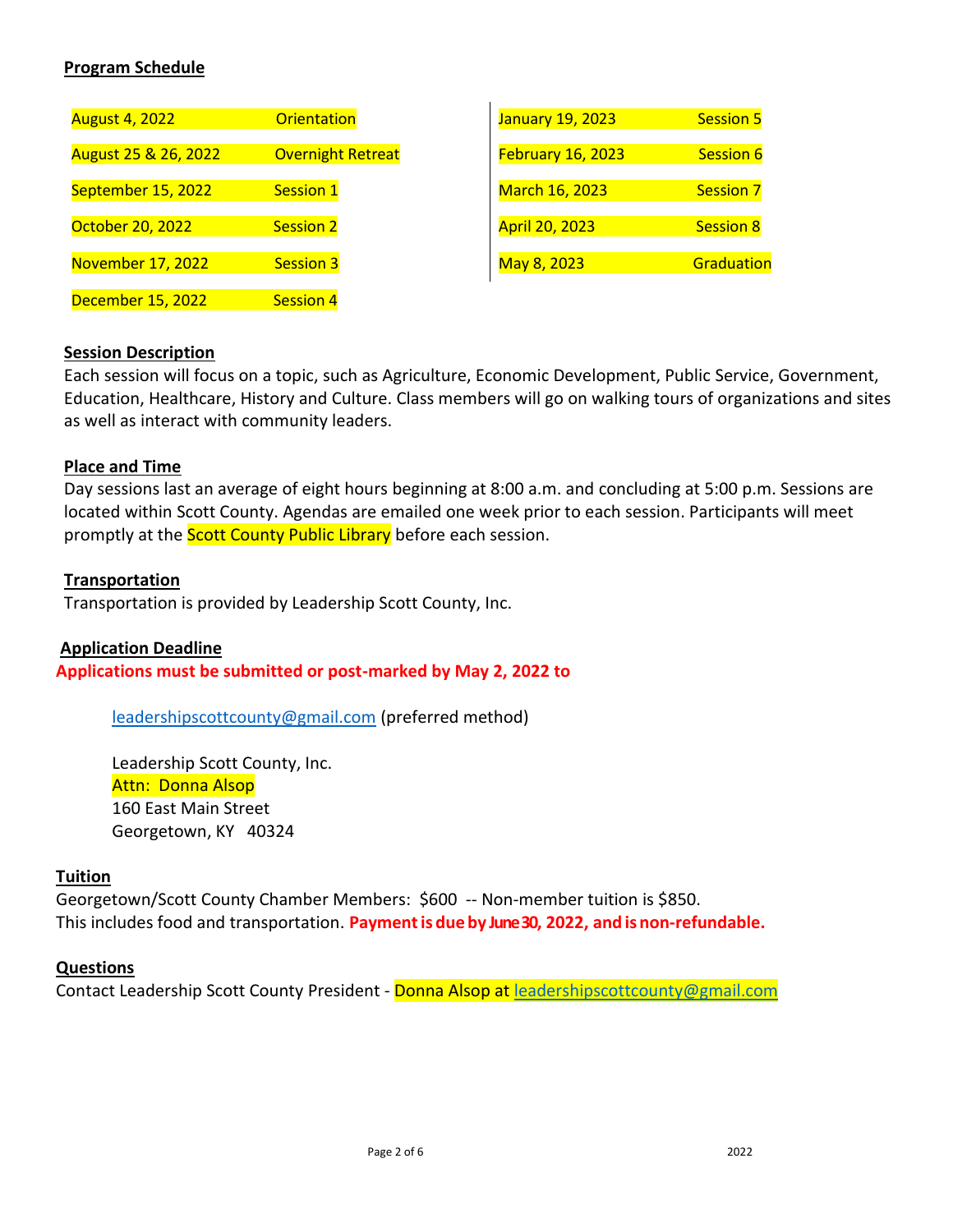# **Personal Data**

Complete each section in full. Type or print in black ink.

| Name:______________                   |                                                                                                                                                                                                                                                                                                                 |                  |                                                                                                                     |
|---------------------------------------|-----------------------------------------------------------------------------------------------------------------------------------------------------------------------------------------------------------------------------------------------------------------------------------------------------------------|------------------|---------------------------------------------------------------------------------------------------------------------|
| Last                                  |                                                                                                                                                                                                                                                                                                                 | First            | Middle Initial                                                                                                      |
|                                       |                                                                                                                                                                                                                                                                                                                 |                  |                                                                                                                     |
|                                       |                                                                                                                                                                                                                                                                                                                 |                  |                                                                                                                     |
| <b>Street</b>                         |                                                                                                                                                                                                                                                                                                                 | Apartment/Unit # |                                                                                                                     |
| City                                  |                                                                                                                                                                                                                                                                                                                 | <b>State</b>     | Zip                                                                                                                 |
|                                       |                                                                                                                                                                                                                                                                                                                 |                  |                                                                                                                     |
|                                       | Do you reside in Scott County? __________ How long? _________                                                                                                                                                                                                                                                   |                  |                                                                                                                     |
| Do you work in Scott County? _______  | How Long? $\frac{1}{2}$ $\frac{1}{2}$ $\frac{1}{2}$ $\frac{1}{2}$ $\frac{1}{2}$ $\frac{1}{2}$ $\frac{1}{2}$ $\frac{1}{2}$ $\frac{1}{2}$ $\frac{1}{2}$ $\frac{1}{2}$ $\frac{1}{2}$ $\frac{1}{2}$ $\frac{1}{2}$ $\frac{1}{2}$ $\frac{1}{2}$ $\frac{1}{2}$ $\frac{1}{2}$ $\frac{1}{2}$ $\frac{1}{2}$ $\frac{1}{2}$ |                  |                                                                                                                     |
|                                       |                                                                                                                                                                                                                                                                                                                 |                  | Have you graduated from any other leadership program, if so, where?                                                 |
|                                       |                                                                                                                                                                                                                                                                                                                 |                  |                                                                                                                     |
| <b>Emergency Contact Information:</b> |                                                                                                                                                                                                                                                                                                                 |                  |                                                                                                                     |
| Name                                  | Relationship                                                                                                                                                                                                                                                                                                    |                  | <b>Phone Number</b>                                                                                                 |
| <b>Education</b>                      |                                                                                                                                                                                                                                                                                                                 |                  |                                                                                                                     |
|                                       | specialized training or certifications, lastly your high school.                                                                                                                                                                                                                                                |                  | Begin with Graduate Degree(s), Undergraduate Degree(s), Associate Degree(s), business or trade schools and/or other |
| Name/Location                         | Degree(s) Earned                                                                                                                                                                                                                                                                                                |                  | <b>Graduation Year</b>                                                                                              |
| Name/Location                         | Degree(s) Earned                                                                                                                                                                                                                                                                                                |                  | <b>Graduation Year</b>                                                                                              |
| Name/Location                         | Degree(s) Earned                                                                                                                                                                                                                                                                                                |                  | <b>Graduation Year</b>                                                                                              |
| Name/Location                         | Degree(s) Earned                                                                                                                                                                                                                                                                                                |                  | <b>Graduation Year</b>                                                                                              |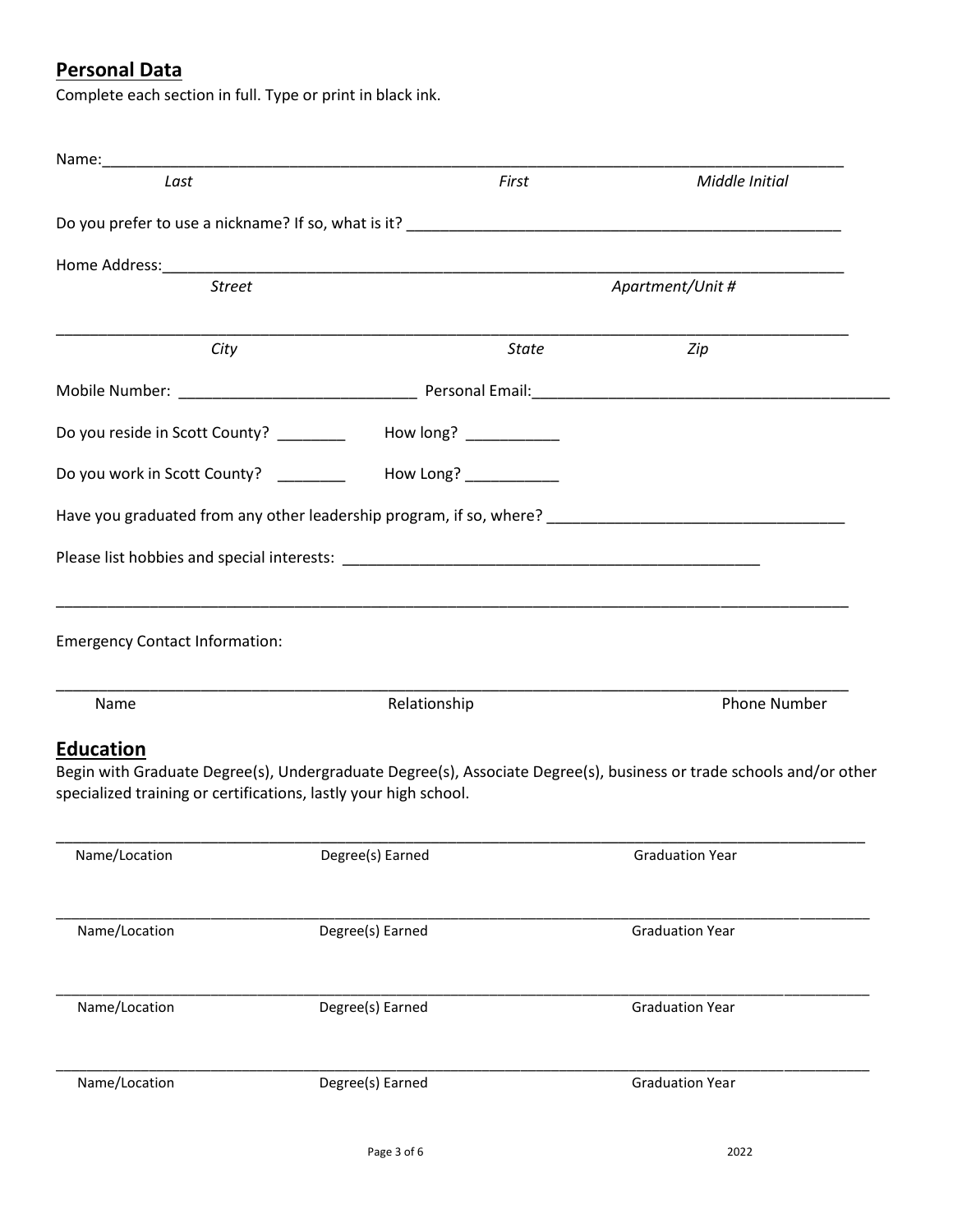# **Employment**

| Briefly describe your responsibilities in your employment position: |  |  |  |  |
|---------------------------------------------------------------------|--|--|--|--|
|                                                                     |  |  |  |  |

# **Business/Professional Affiliations**

| Name of Group                                         | Position Held                                                                                            | Dates from/to |
|-------------------------------------------------------|----------------------------------------------------------------------------------------------------------|---------------|
| Name of Group                                         | Position Held                                                                                            | Dates from/to |
| <b>Community Involvement</b>                          |                                                                                                          |               |
|                                                       | List civic, religious, government, social, athletic and/or other activities and service.                 |               |
|                                                       |                                                                                                          |               |
|                                                       |                                                                                                          |               |
|                                                       |                                                                                                          |               |
| Describe one of your community or professional goals. |                                                                                                          |               |
|                                                       | How might Leadership Scott County assist you to obtain this particular goal?                             |               |
|                                                       |                                                                                                          |               |
| <b>Personal Insight</b>                               | What specific skill(s)/knowledge do you hope to gain from your participation in Leadership Scott County? |               |

What qualities, skills/knowledge will you bring to Leadership Scott County?

How do you plan to integrate and apply your Leadership Scott County experiences in the workplace and community?

\_\_\_\_\_\_\_\_\_\_\_\_\_\_\_\_\_\_\_\_\_\_\_\_\_\_\_\_\_\_\_\_\_\_\_\_\_\_\_\_\_\_\_\_\_\_\_\_\_\_\_\_\_\_\_\_\_\_\_\_\_\_\_\_\_\_\_\_\_\_\_\_\_\_\_\_\_\_\_\_\_\_\_\_\_\_\_\_\_\_\_\_\_\_\_\_\_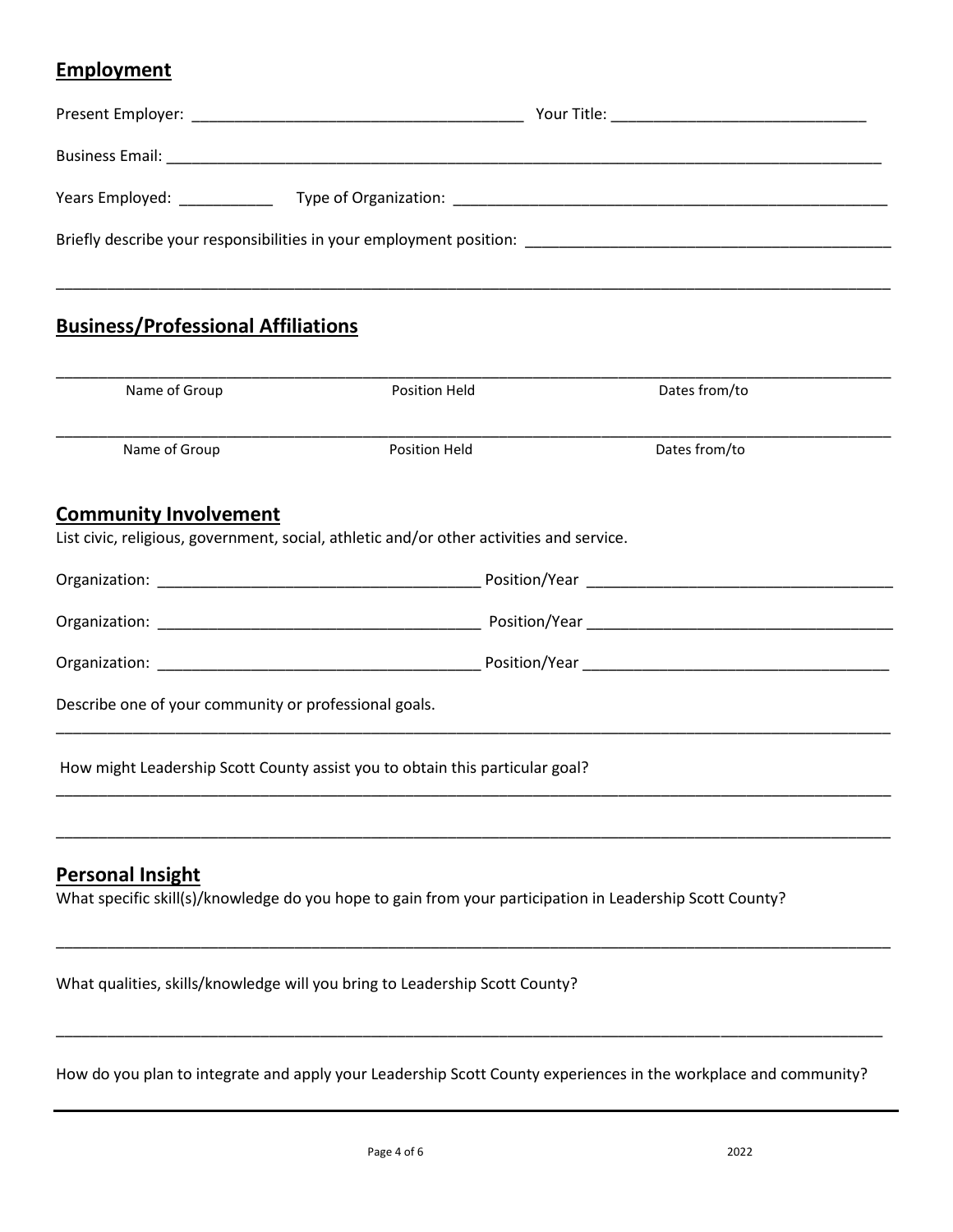# **Biography**

Please provide a brief bio in third person for inclusion and distribution in the Leadership Scott County Yearbook.

\_\_\_\_\_\_\_\_\_\_\_\_\_\_\_\_\_\_\_\_\_\_\_\_\_\_\_\_\_\_\_\_\_\_\_\_\_\_\_\_\_\_\_\_\_\_\_\_\_\_\_\_\_\_\_\_\_\_\_\_\_\_\_\_\_\_\_\_\_\_\_\_\_\_\_\_\_\_\_\_\_\_\_\_\_\_\_\_\_\_\_\_\_\_\_\_\_\_

\_\_\_\_\_\_\_\_\_\_\_\_\_\_\_\_\_\_\_\_\_\_\_\_\_\_\_\_\_\_\_\_\_\_\_\_\_\_\_\_\_\_\_\_\_\_\_\_\_\_\_\_\_\_\_\_\_\_\_\_\_\_\_\_\_\_\_\_\_\_\_\_\_\_\_\_\_\_\_\_\_\_\_\_\_\_\_\_\_\_\_\_\_\_\_\_\_\_

\_\_\_\_\_\_\_\_\_\_\_\_\_\_\_\_\_\_\_\_\_\_\_\_\_\_\_\_\_\_\_\_\_\_\_\_\_\_\_\_\_\_\_\_\_\_\_\_\_\_\_\_\_\_\_\_\_\_\_\_\_\_\_\_\_\_\_\_\_\_\_\_\_\_\_\_\_\_\_\_\_\_\_\_\_\_\_\_\_\_\_\_\_\_\_\_\_\_

\_\_\_\_\_\_\_\_\_\_\_\_\_\_\_\_\_\_\_\_\_\_\_\_\_\_\_\_\_\_\_\_\_\_\_\_\_\_\_\_\_\_\_\_\_\_\_\_\_\_\_\_\_\_\_\_\_\_\_\_\_\_\_\_\_\_\_\_\_\_\_\_\_\_\_\_\_\_\_\_\_\_\_\_\_\_\_\_\_\_\_\_\_\_\_\_\_\_

# **Tuition and Scholarships**

Tuition for Leadership Scott County is \$600.00 for Chamber members and \$850 for non-Chamber members. It is due on or before June 30, 2022. *Tuition is non-refundable.*

A limited number of scholarships are available. If you seek financial assistance, please provide, with this application, a letter to be used as an official request stating your reasons for tuition scholarship assistance. If you fail to include your official request for tuition scholarship assistance with your application, your request will not be considered. Scholarship requests are confidential. (No full scholarships are awarded.)

There is an additional option for individuals who may find full tuition to be a hardship. Individuals may opt to pay full tuition through a contractual promissory note over the first six months of the Leadership Scott County program. The borrower is responsible to pay in full without refund. If you seek to make payment through this process, include with this application, a letter to be used as an official request stating you seek to pay full tuition through a Promissory Note.

# **Participant Commitment**

To graduate from Leadership Scott County, the class member is required to attend orientation, the two-day overnight retreat, all full-day sessions, attend one Chamber Committee meeting, and participate in a community service project decided upon by the class and separate from class day sessions. Although emergencies do arise, a participant will not graduate if they fail to meet any of the requirements. Because this is a time commitment, each participant must have full support of his/her employer/sponsor (if applicable).

*I understand the time commitment this program requires. I will be able to attend orientation, the overnight class retreat, and all full-day sessions. I will be actively involved in the community service project outside of class sessions and attend one Chamber Committee meeting.*

\_\_\_\_\_\_\_\_\_\_\_\_\_\_\_\_\_\_\_\_\_\_\_\_\_\_\_\_\_\_\_\_\_\_\_\_\_\_\_\_\_\_\_\_ \_\_\_\_\_\_\_\_\_\_\_\_\_\_\_\_\_\_\_\_\_\_\_\_\_\_\_\_\_\_\_\_\_\_\_\_\_

Applicant Signature Date

# **Employer/Sponsor Commitment (if applicable)**

*The applicant has my approval to participate in Leadership Scott County along with my full support to participate in all required planned sessions to ensure graduation from the program.* 

\_\_\_\_\_\_\_\_\_\_\_\_\_\_\_\_\_\_\_\_\_\_\_\_\_\_\_\_\_\_\_\_ \_\_\_\_\_\_\_\_\_\_\_\_\_\_\_\_\_\_\_ \_\_\_\_\_\_\_\_\_\_\_\_\_\_\_\_\_\_\_\_\_\_\_\_\_\_\_\_\_\_\_\_\_\_\_\_\_\_

Signature and the Community Contract of the Date of the Community Community Community Community Community Comm